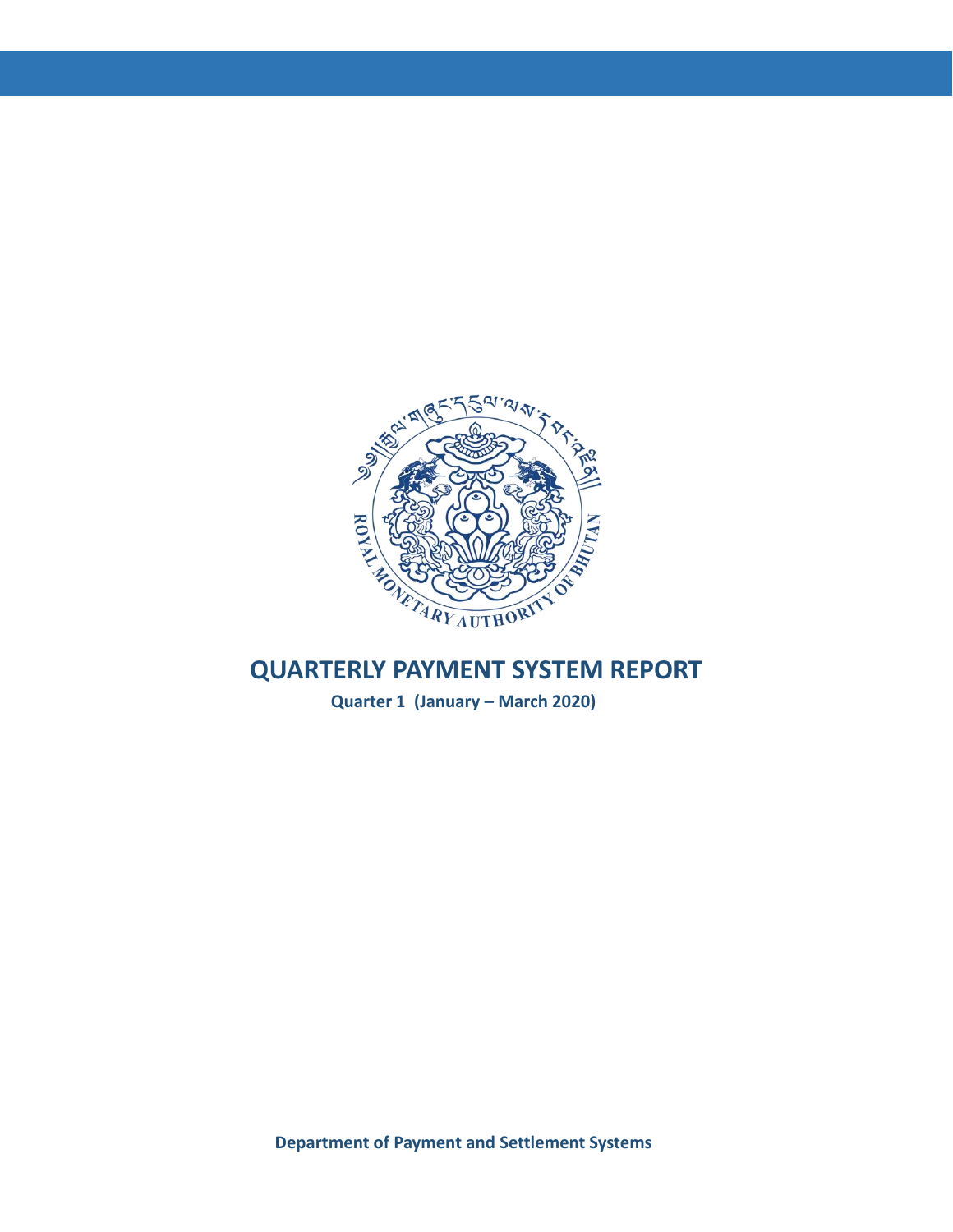## **Preface**

The RMA Act of Bhutan 2010 under section 8 (b, c) mandates the Department of Payment and Settlement System (DPSS), "to promote, supervise and, if necessary, operate national and international payment and settlement system including Electronic Transfer of Funds by financial institutions, other entities and individuals". As per the regulations, a payment system shall mean a system that enables payments to be affected between a payer and a beneficiary, involving a clearing, payment or settlement service, on a gross settlement- real time transfer or a net deferred settlement basis.

In order to present a comprehensive review of trends in the payment instruments operated by the RMA and the commercial banks, the Department of Payment and Settlement Systems has taken the initiative to publish the Payment System Report (PSR) quarterly and annually.

This Quarterly PSR contains statistical updates on payment systems transactions for the first Quarter of 2020, and includes comprehensive data on interbank and on-us transactions; SWIFT and e-money transactions. The source of all interbank transactions is from the RMA database and on-us transactions from member banks, and do not in any way reflect or represent the views and policies of DPSS.

We are thankful to all our valued contributors from the member banks for providing timely monthly reports.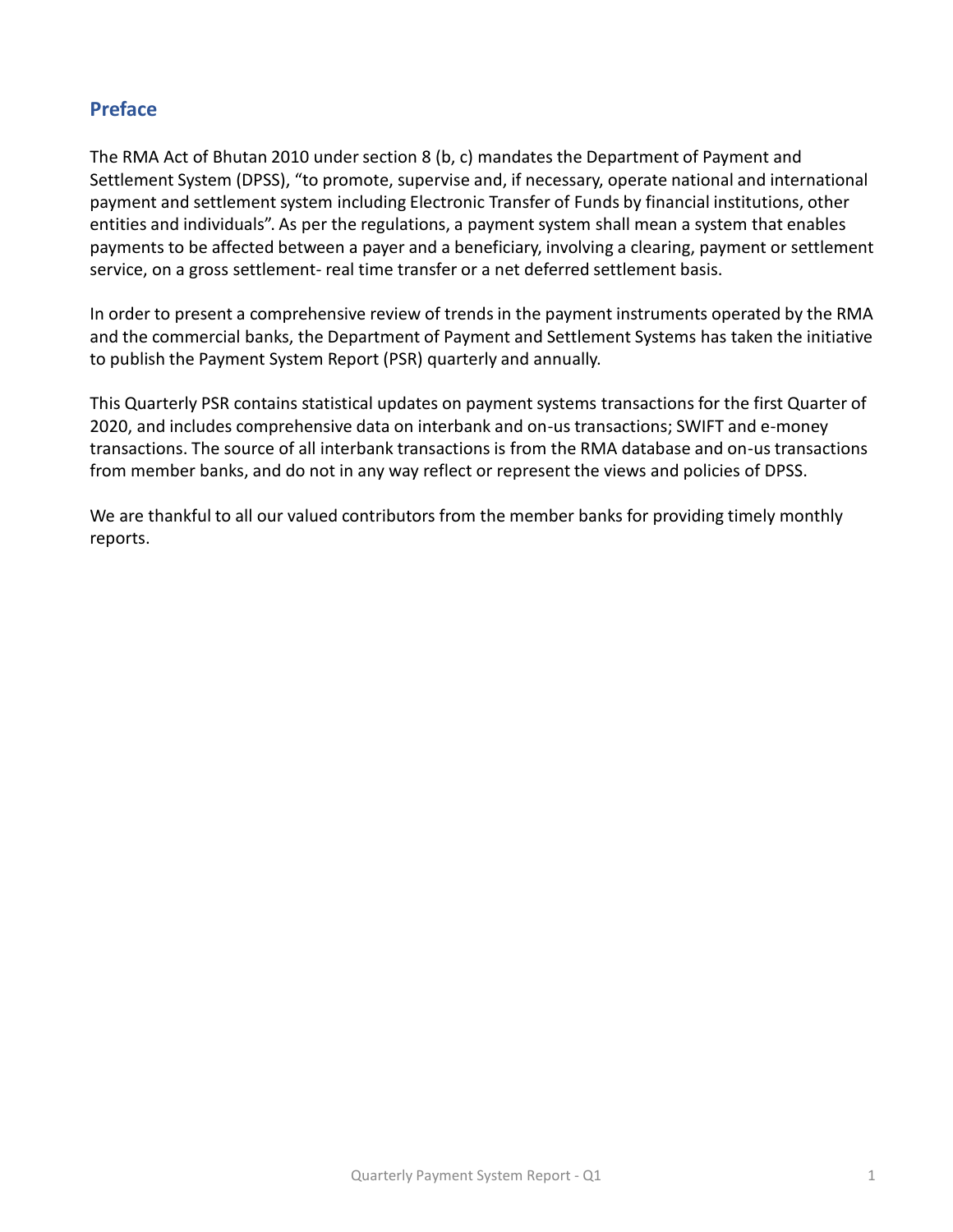## **1. Summary**

**Figure 1:Payment Instrument Performance – Volume in Thousands**



- During the first quarter of 2020, the number of transactions effected through mobile and internet banking has surged as compared with 2019 Q4 by 25 percent. Approximately, 81 percent of the market share was dominated via Mobile and Internet Banking in the first quarter, followed by card and then paper based.
- Both the value and volume of transactions for electronic have increased in the 2020 Q1. Whilst there is a dip in the volume of cheques in 2020 Q1 by 12 percent.

|  | Table 1: Consolidated Payment System Transactions (Volume in thousands and Value in millions Nu) |  |
|--|--------------------------------------------------------------------------------------------------|--|
|--|--------------------------------------------------------------------------------------------------|--|

| SL.No.         | <b>Payment Systems</b>                |          | 2019                          | 2020      | Percentage<br><b>Change</b> |           |         |  |  |  |  |  |
|----------------|---------------------------------------|----------|-------------------------------|-----------|-----------------------------|-----------|---------|--|--|--|--|--|
|                |                                       | Q1       | Q <sub>2</sub>                | $Q_3$     | Q4                          | Q1        | Q4 & Q1 |  |  |  |  |  |
|                |                                       |          | <b>Volume of Transactions</b> |           |                             |           |         |  |  |  |  |  |
| 1              | Paper-based                           | 271.32   | 332.48                        | 248.02    | 249.31                      | 219.03    | $-12%$  |  |  |  |  |  |
| 2              | Mobile and Internet<br><b>Banking</b> | 5,546.19 | 6,739.09                      | 7,704.95  | 8,944.21                    | 11,222.28 | 25%     |  |  |  |  |  |
| 3              | Electronic                            | 38.81    | 37.23                         | 17.26     | 22.58                       | 23.10     | 2%      |  |  |  |  |  |
| $\overline{4}$ | Card                                  | 2,027.22 | 1,773.20                      | 2,489.94  | 2,359.33                    | 2,373.46  | 1%      |  |  |  |  |  |
|                | <b>Total</b>                          | 7,883.54 | 8,882.00                      | 10,460.17 | 11,575.43                   | 13,837.86 | 16.24%  |  |  |  |  |  |

| <b>SL.No</b> |                                       |                              | 2019           | 2020           | Percentage<br><b>Change</b> |            |         |  |  |  |  |
|--------------|---------------------------------------|------------------------------|----------------|----------------|-----------------------------|------------|---------|--|--|--|--|
|              | <b>Payment Systems</b>                | Q1                           | Q <sub>2</sub> | Q <sub>3</sub> | Q <sub>4</sub>              | Q1         | Q4 & Q1 |  |  |  |  |
|              |                                       | <b>Value of Transactions</b> |                |                |                             |            |         |  |  |  |  |
| 1            | Paper-based                           | 72,514.41                    | 85,724.19      | 69,643.05      | 66,291.29                   | 65,893.02  | $-1%$   |  |  |  |  |
| 2            | Mobile and Internet<br><b>Banking</b> | 14,990.56                    | 18,852.35      | 21,023.44      | 25,848.42                   | 27,697.26  | 7%      |  |  |  |  |
| 3            | Electronic                            | 9,449.64                     | 6,451.10       | 7,497.95       | 9,610.85                    | 12,357.83  | 29%     |  |  |  |  |
| 4            | Card                                  | 7,221.90                     | 5,923.72       | 8,605.06       | 8,801.36                    | 8,734.40   | $-1%$   |  |  |  |  |
|              | <b>Total</b>                          | 104,176.51                   | 116,951.36     | 106,769.51     | 110,551.93                  | 114,682.51 | 34.37%  |  |  |  |  |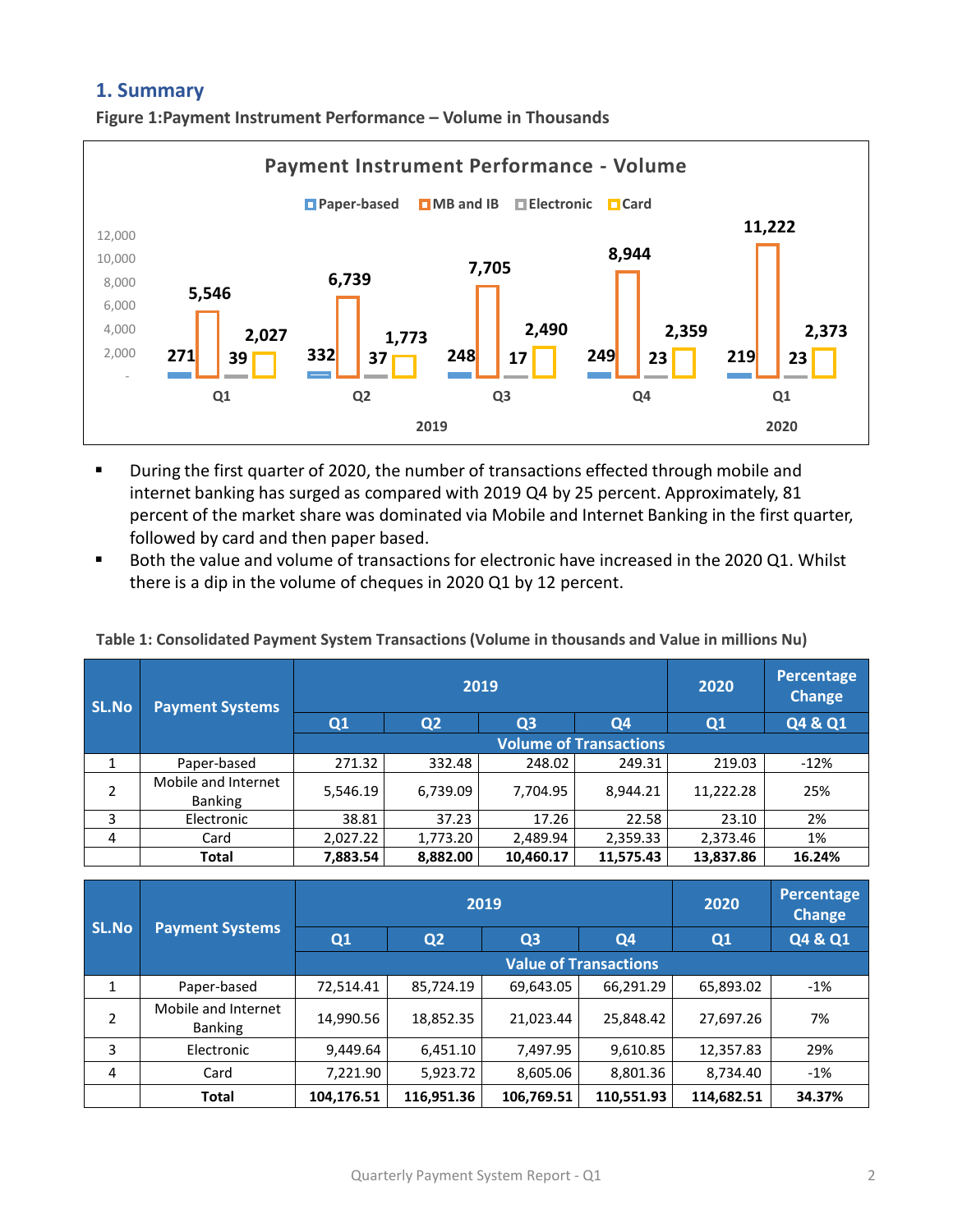# **2. Payment System Transactions:**

## **2.1 Paper-based (cheque)**



**Figure 1: Cheque Transactions Volume (in thousands) and Value (in millions)**

- As illustrated above, the number of cheque transactions have declined in 2020 Q1 compared with 2019 Q4 by 12 percent (Volume) and 1 percent (Value).
- Cheque accounts to 2 percent in the first quarter of 2020.

# **2.2 Card**

- ATM, POS, and RuPay falls under the card segment.
- In the first quarter of 2020, the number of ATM transactions, and the amount transacted remained constant.
- The data of POS shows a drastic drop both in the number of transactions and the amount transacted - there is a decline of 55 percent (volume) and 9 percent (value) as shown in figure 3.
- Card accounts to 17 percent in the first quarter of 2020.
- The decline in the use of card could be due to QR code payment which has gained popularity among the public. Also, on account of its convenience and lesser chance of network failure.
- Figure 2 and 3 pictured below shows the volume and value of ATM and POS executed in the first quarter of 2020 and the forth quarter of 2019.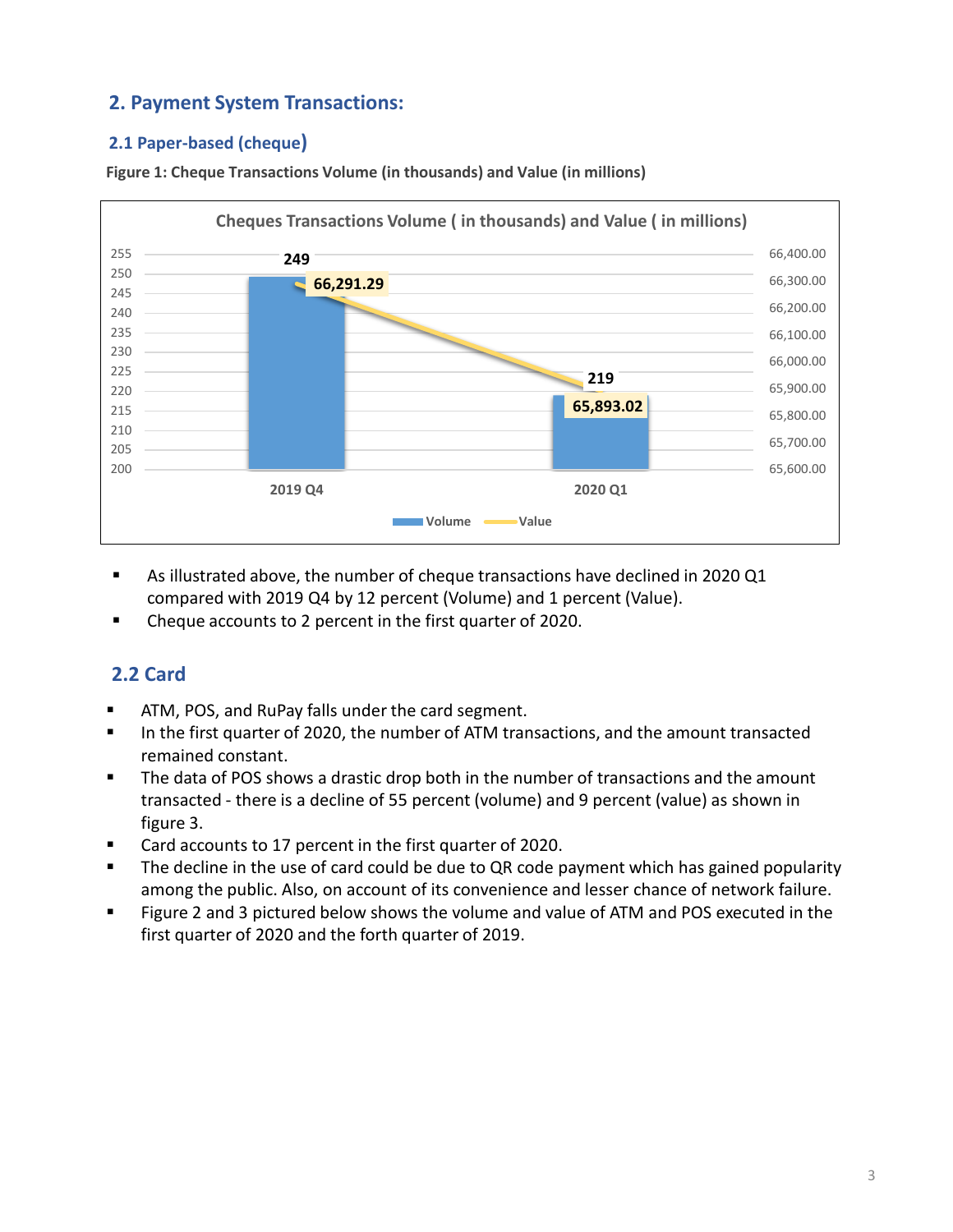

## Figure 2: Domestic ATM Transactions (Volume in thousands and Value in millions)

**Figure 3: PoS Transactions (Value in millions)**

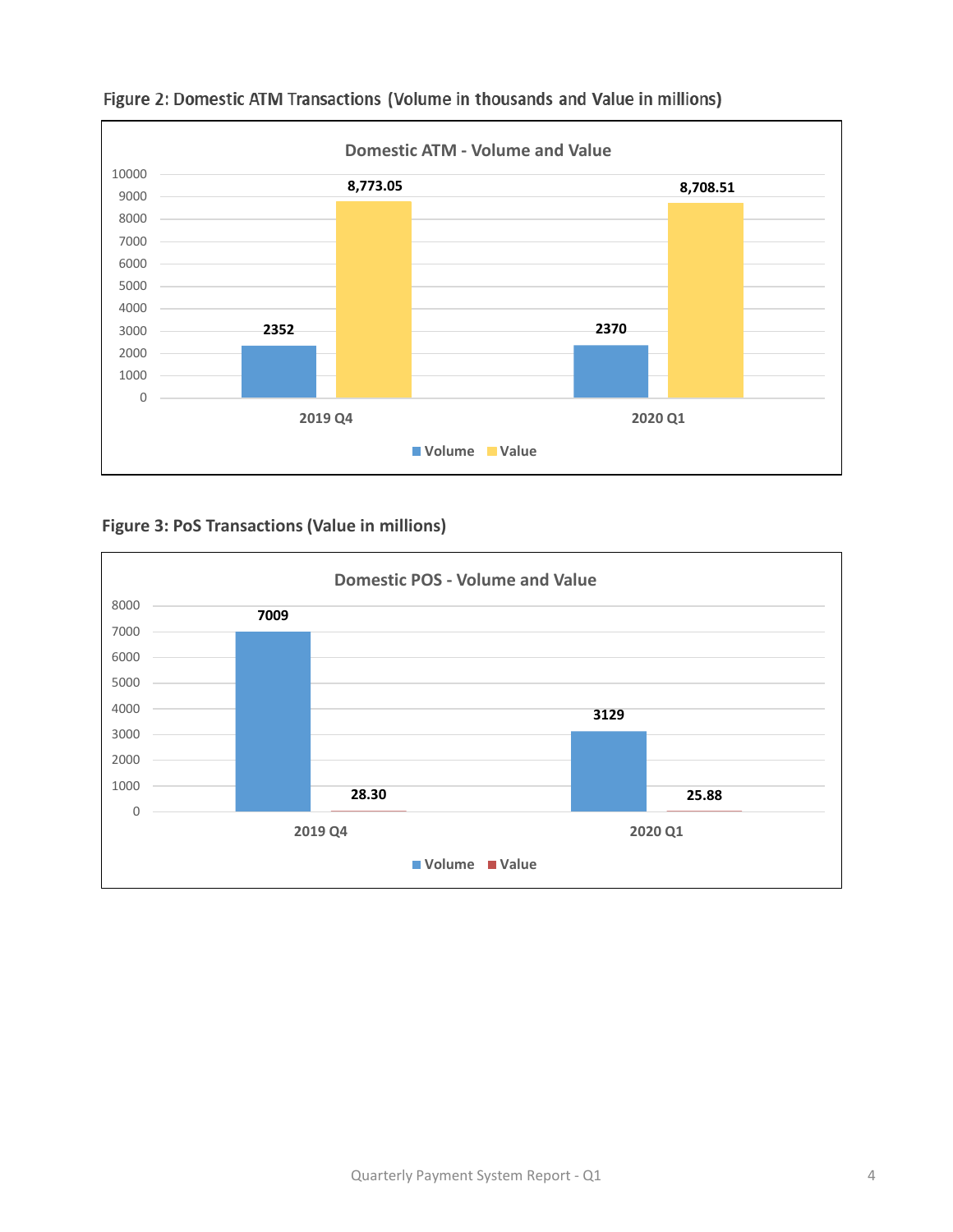# **2.3 RuPay**



**Figure 4 : RuPay Transactions - Volume**

The data shows a decline in the number of RuPay transactions in 2020 Q1 from 2019 Q4 by 8.39 per cent. The decline in the number of transactions was due to less Indian tourists coming into the country. Also, owing to the novel coronavirus pandemic which has led to the closing of the borders, we have recorded a slight dip in RuPay transactions.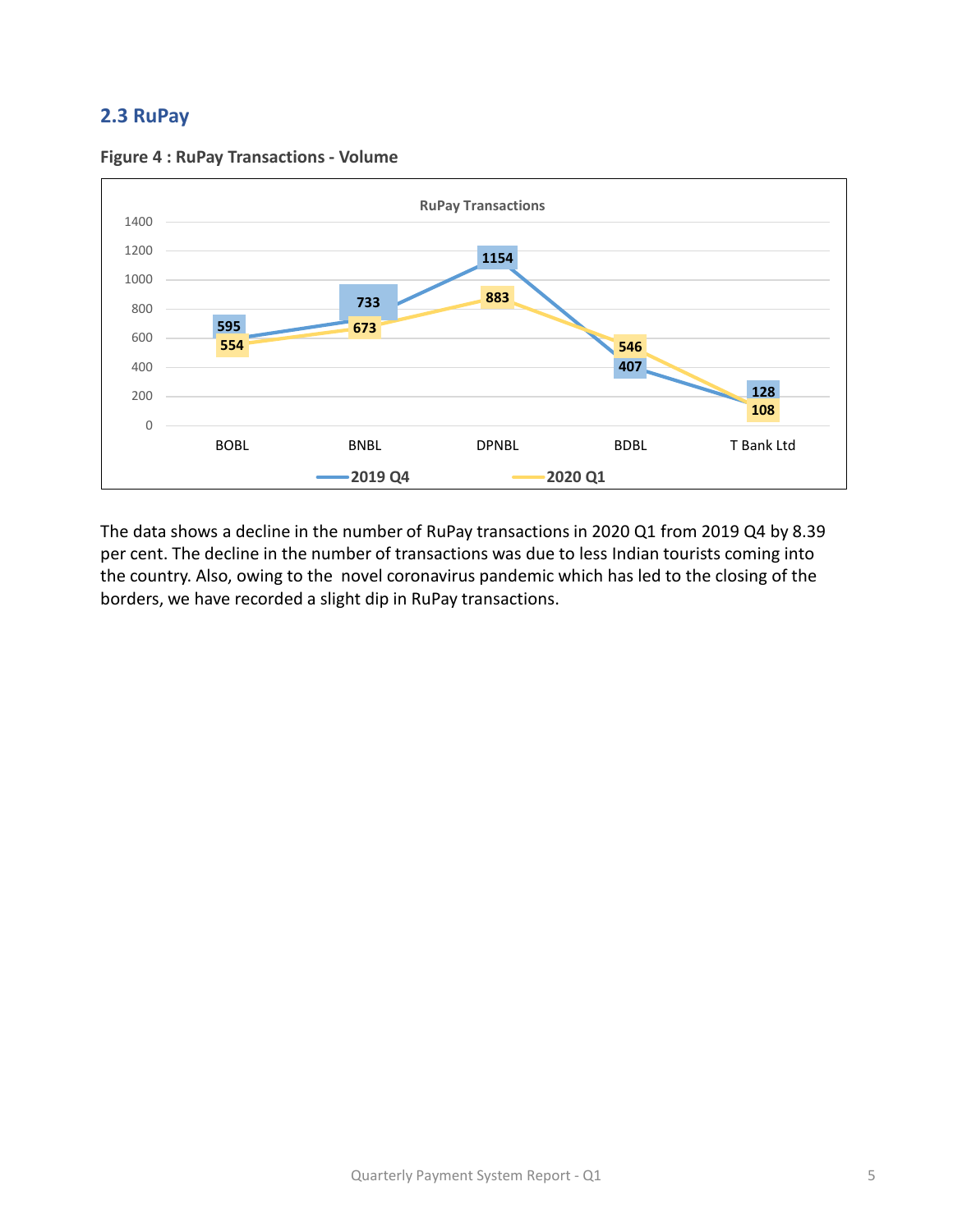# **2.4 Mobile and Internet Banking**

- Figure 5 and 6 pictured below shows a surge in the values and the volume of transactions made by the respective member bank's App.
- As depicted in the graphs below, there was an increase of 25.47 percent and 7.15 percent in both the volume and value respectively.
- Further, with the promotion and deployment of QR code payments at the fuel stations, merchants, vendors and vegetable markets; has made QR code payment popular and preferred among the public.
- Also, due to the outbreak of the novel coronavirus has encouraged the general public to opt for QR code to minimize the spread of the virus.



**Figure 5: Mobile and Internet Banking Transactions Volume (in thousands)**



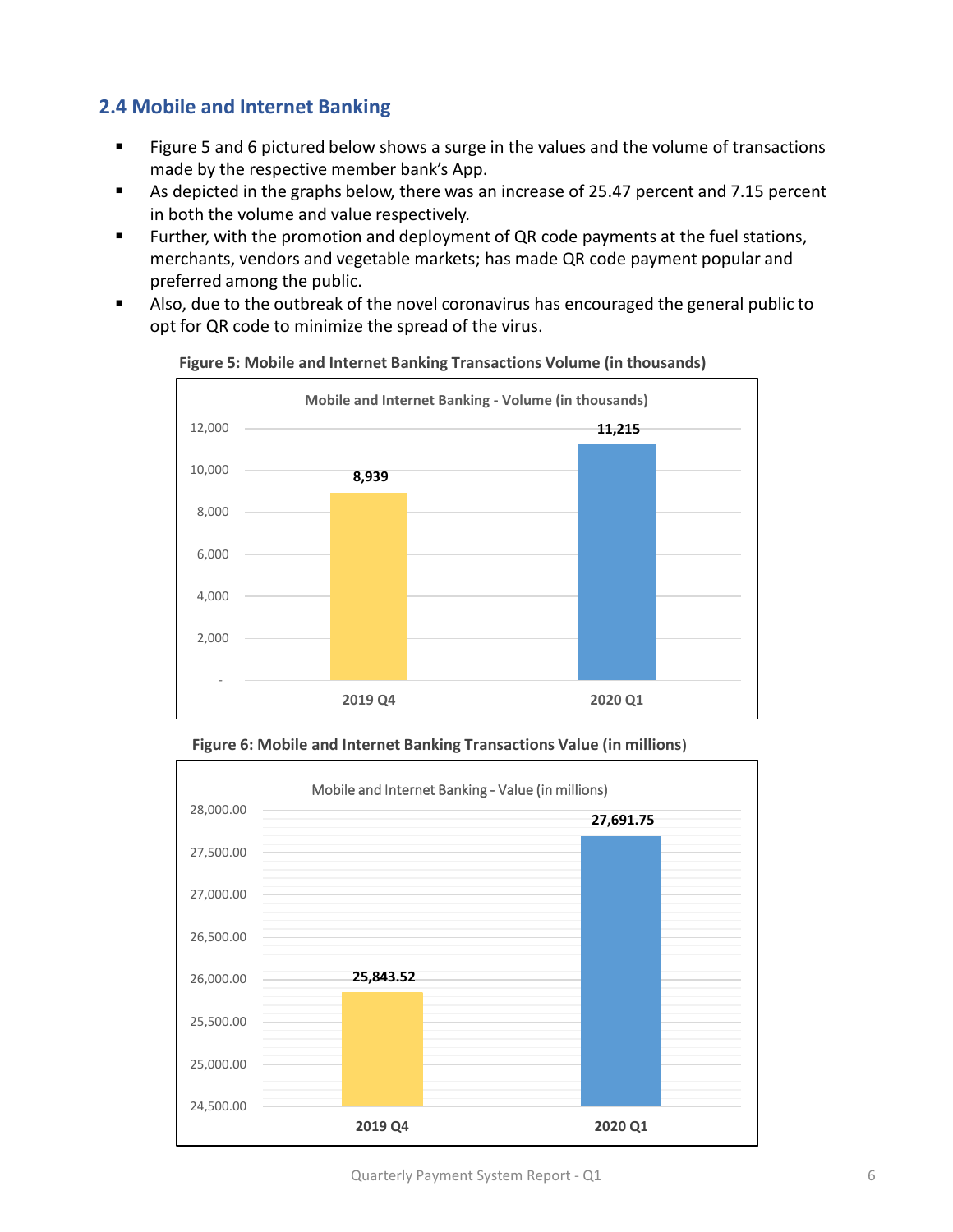# **2.5 Electronic payment – GIFT : Global Interchange for Financial Transactions**



#### **Figure 7 : GIFT Transaction Volume Figure 8 : GIFT Transaction Value**

In the first quarter of 2020, there is an increase in the number of transactions for BULK & in values for RTGS by 0.63 per cent and 2.97 per cent respectively. However, the value for BULK has declined by 2.06 percent. In terms of the bank's performances, BOBL has transacted the maximum number of transactions, both inward and outward.



**Figure 9 : Bank-wise Inward (volume)** 



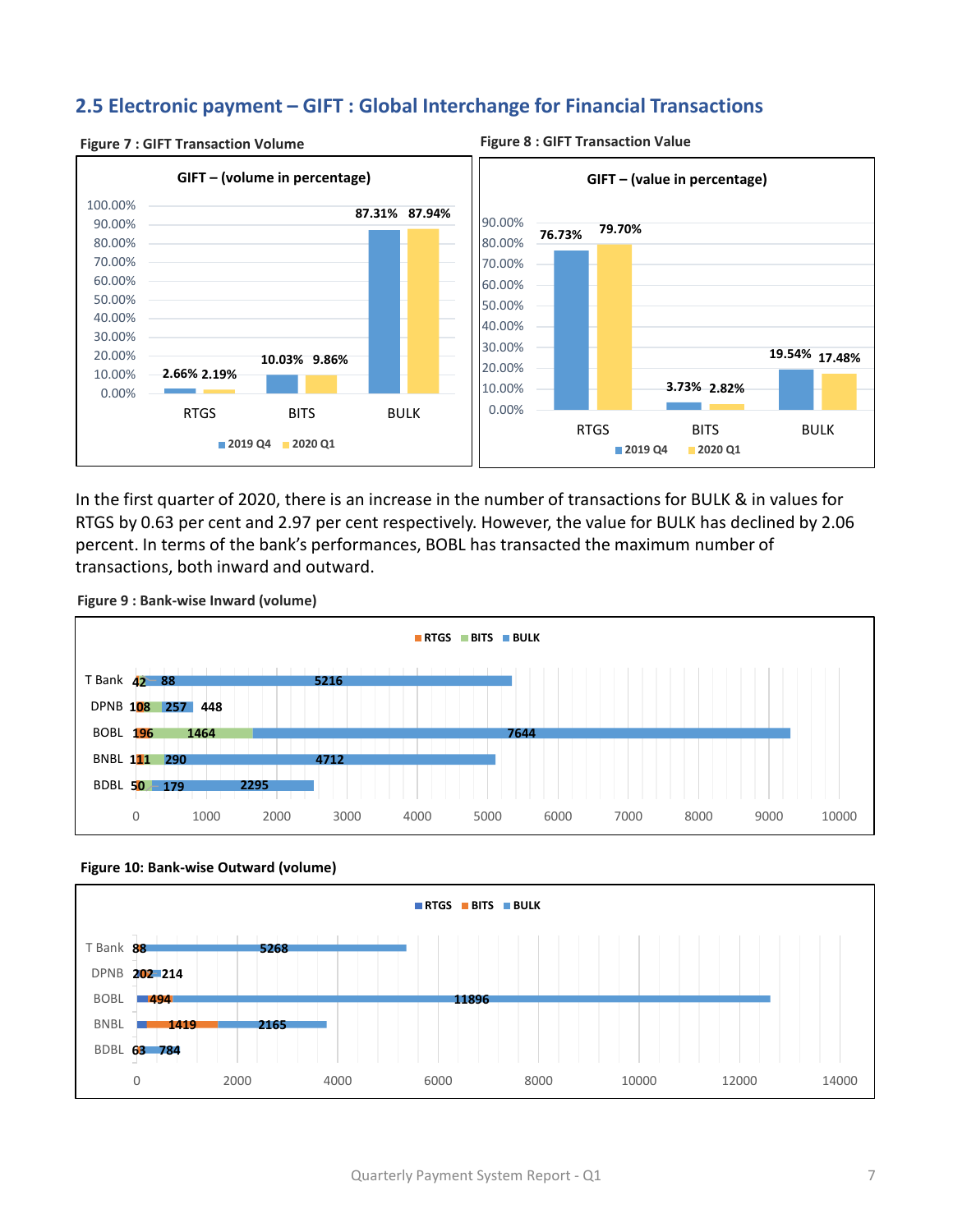# **2.6 E-money**



**Figure 11 : eMoney Transaction Volume Figure 12: eMoney Transaction Value in millions**

■ The data of eMoney indicates an increase in the number of transactions of 7210 worth Nu. 5,511,798.17 in 2020 Q1 from 5501 transactions worth Nu. 4,902,947 in 2019 Q4 which is an increase of 12.42 percent in transaction value. Also, there is a slight increase in the number of subscribers from 50,913 in 2019 Q4 to 51,523 in 2020 Q1.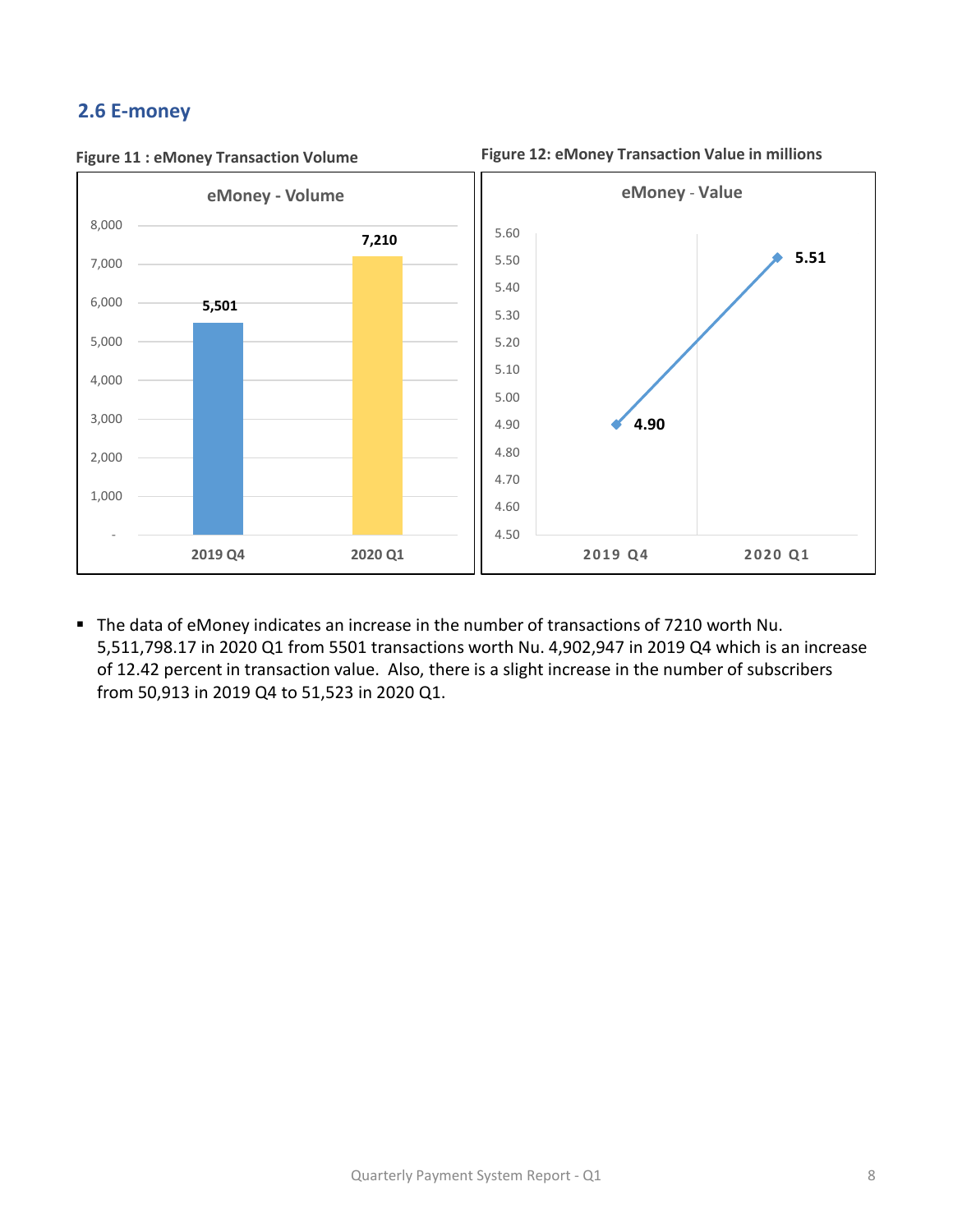# **2.7 SWIFT : Society for Worldwide Interbank Financial Telecommunication**



**Figure 13 : SWIFT Transactions - Volume** 

- Figure 8 illustrate a dip in the number of SWIFT transactions made in 2020 Q1 compared with 2019 Q4.
- Figure 14 depicts USD as the preferred currency for fund transfers, payments, and investments.
- In terms of bank's performance, BNBL has made the maximum number of transactions, followed by BOBL and then DPNB.



**Figure 14 : Currency- wise SWIFT Transactions - Volume**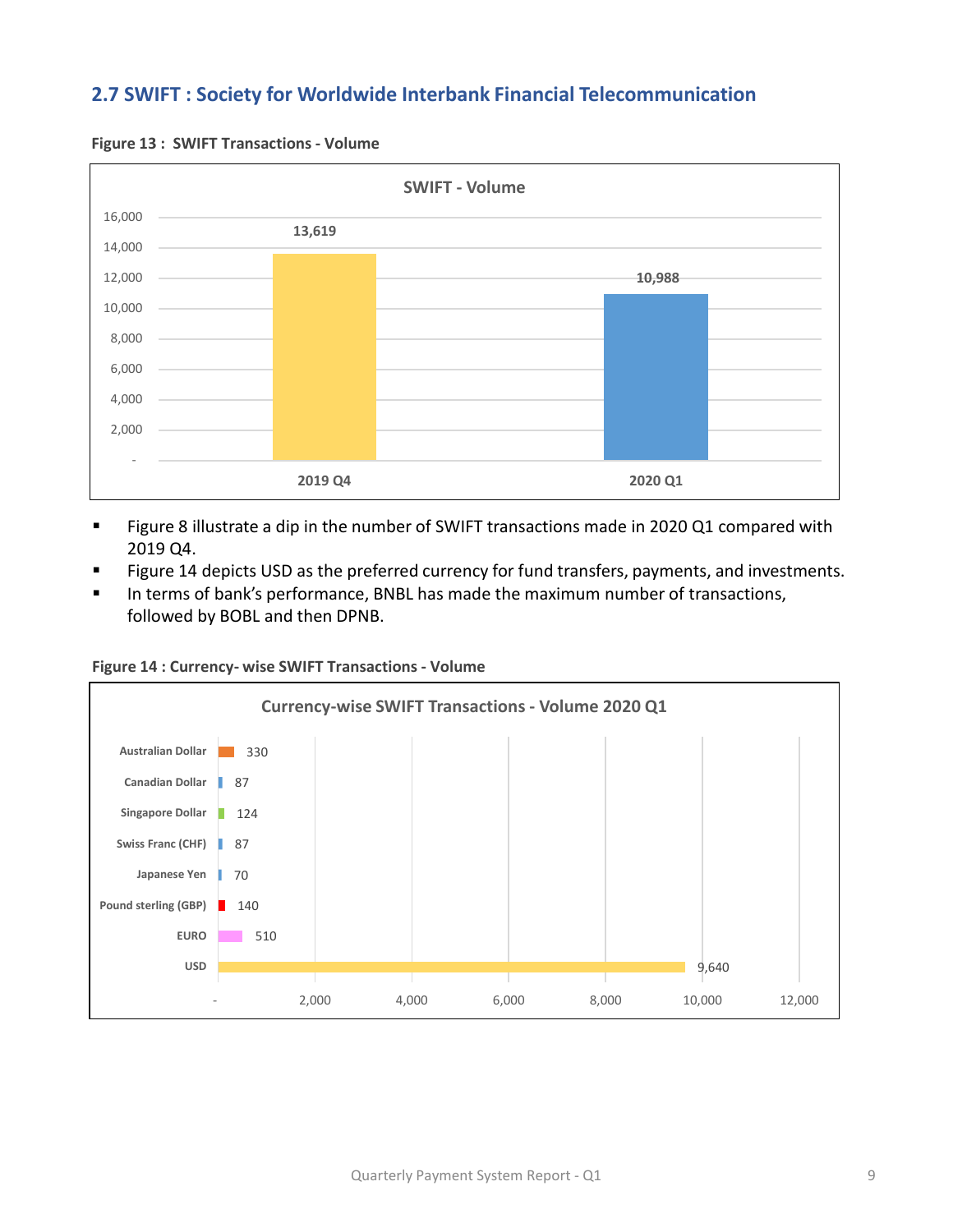## **3. Annexures:**

#### **Table 1 : Summarized Cheque Report**

| <b>Quarter</b> | <b>Volume</b> | <b>Value</b> | <b>% Change in</b><br>Volume <sup>1</sup> | % Change in Value |
|----------------|---------------|--------------|-------------------------------------------|-------------------|
| 2019 Q4        | 249           | 66,291.29    |                                           |                   |
| 2020 Q1        | 219           | 65,893.02    | $-12%$                                    | $-1%$             |

### **Table 2 : Domestic ATM and POS transactions**

|                | Table A - ATM Transactions - Volume in thousands and Value in millions |              |                    |                           |  |  |  |  |  |  |  |
|----------------|------------------------------------------------------------------------|--------------|--------------------|---------------------------|--|--|--|--|--|--|--|
|                |                                                                        |              |                    |                           |  |  |  |  |  |  |  |
| <b>Quarter</b> | <b>Volume</b>                                                          | <b>Value</b> | % change in Volume | <b>So change in Value</b> |  |  |  |  |  |  |  |
| 2019 Q4        | 2352                                                                   | 8,773.05     | $0.77\%$           | $-0.74%$                  |  |  |  |  |  |  |  |
| 2020 Q1        | 2370                                                                   | 8,708.51     |                    |                           |  |  |  |  |  |  |  |

|                | <b>Table B- POS Transactions - Value in millions</b> |              |                    |                   |  |  |  |  |  |  |  |
|----------------|------------------------------------------------------|--------------|--------------------|-------------------|--|--|--|--|--|--|--|
|                |                                                      |              |                    |                   |  |  |  |  |  |  |  |
| <b>Quarter</b> | <b>Volume</b>                                        | <b>Value</b> | % change in Volume | S change in Value |  |  |  |  |  |  |  |
| 2019 Q4        | 7009                                                 | 28.30        | $-55%$             | $-9%$             |  |  |  |  |  |  |  |
| 2020 Q1        | 3129                                                 | 25.88        |                    |                   |  |  |  |  |  |  |  |

## **Table 3: RuPay Transactions – Value in millions**

|                        | <b>BOBL</b> |      | <b>BNBL</b> |             | <b>DPNBL</b>                                            |      |      | <b>BDBL</b>        |                | <b>T</b> Bank Ltd     |
|------------------------|-------------|------|-------------|-------------|---------------------------------------------------------|------|------|--------------------|----------------|-----------------------|
| <b>Transactio</b><br>n |             |      |             |             | 2019 Q4 2020 Q1 2019 Q4 2020 Q1 2019 Q4 2020 Q1 2019 Q4 |      |      | 2020<br>$\Omega$ 1 | <b>2019 Q4</b> | 2020<br>$\mathbf{Q1}$ |
| <b>Volume</b>          | 595         | 554  | 733         | 673         | 1154                                                    | 883  | 407  | 546                | 128            | 108                   |
| <b>Value</b>           | 2.66        | 2.19 | 2.09        | $1.85$ 5.03 |                                                         | 3.26 | 1.21 | 2.08               | 0.50           | 0.38                  |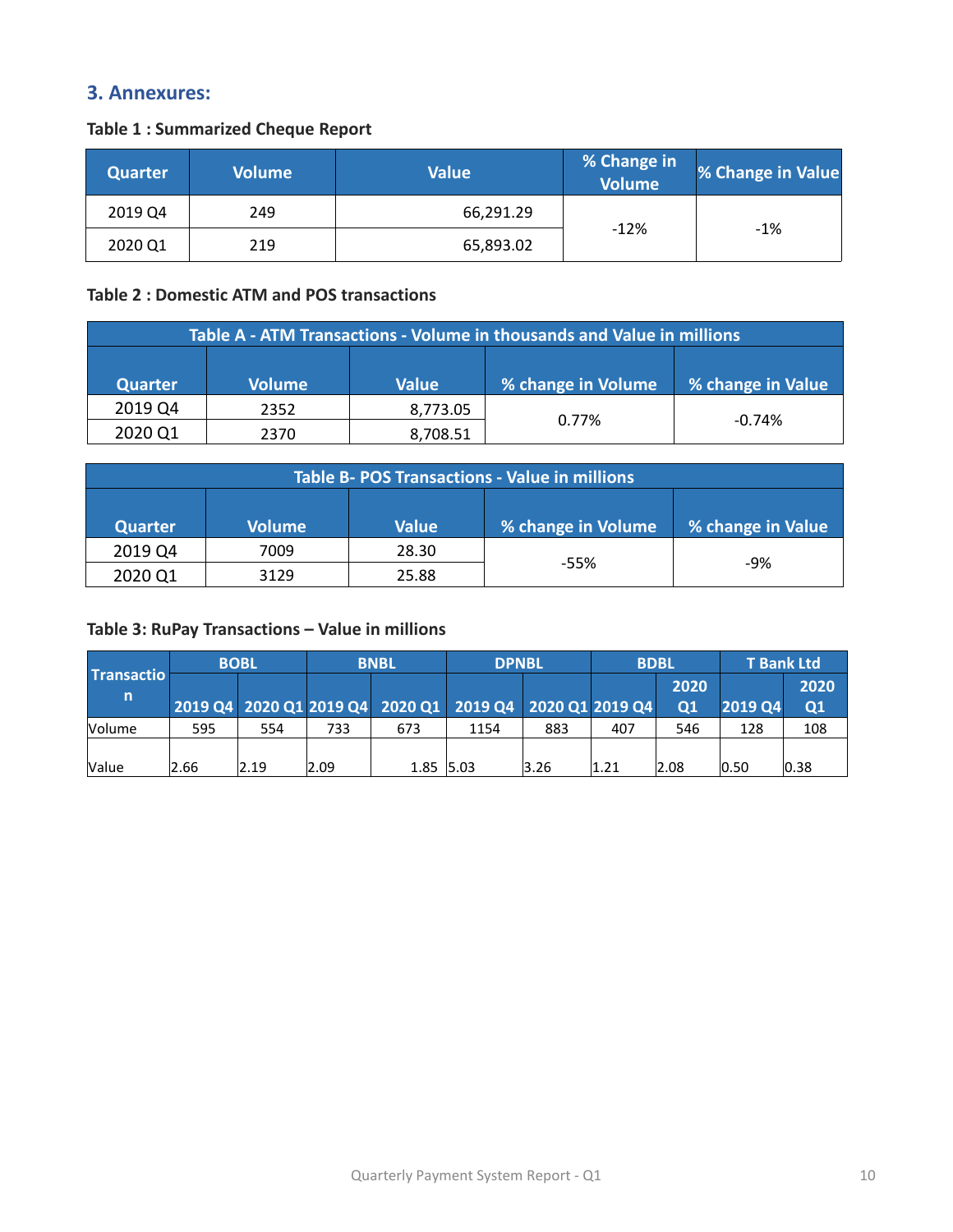### **Table 4: Mobile and Internet Banking – 2019 Q4 and 2020 Q1**

| Quarter | <b>Volume</b> | <b>Value</b> | % Change in   % Change in  <br><b>Volume</b> | <b>Value</b> |
|---------|---------------|--------------|----------------------------------------------|--------------|
| 2019 Q4 | 8939          | 25,843.52    | 25.47%                                       | 7.15%        |
| 2020 Q1 | 11.215        | 27,691.75    |                                              |              |

## **Table 5 : In-ward GIFT Transactions**

|              |         |              | <b>RTGS</b>   |              |               |              | <b>BITS</b>    |              | <b>BULK</b>   |              |               |              |
|--------------|---------|--------------|---------------|--------------|---------------|--------------|----------------|--------------|---------------|--------------|---------------|--------------|
| <b>Bank</b>  | 2019 Q4 |              | 2020 Q1       |              | 2019 Q4       |              | <b>2020 Q1</b> |              |               | 2019 Q4      |               | 2020 Q1      |
|              | Volume  | <b>Value</b> | <b>Volume</b> | <b>Value</b> | <b>Volume</b> | <b>Value</b> | <b>Volume</b>  | <b>Value</b> | <b>Volume</b> | <b>Value</b> | <b>Volume</b> | <b>Value</b> |
| <b>BDBL</b>  | 43      | 235.54       | 50            | 272.74       | 182           | 19.72        | 179            | 23.08        | 2390          | 66.46        | 2295          | 302.30       |
| <b>BNBL</b>  | 155     | 1,876.51     | 111           | 1,890.50     | 280           | 73.74        | 290            | 65.01        | 3717          | 374.07       | 4712          | 357.27       |
| <b>BOBL</b>  | 216     | 2,719.16     | 196           | 6.677.68     | 1444          | 170.64       | 1464           | 176.64       | 7116          | 1,171.33     | 7644          | 1,227.58     |
| <b>DPNB</b>  | 111     | 1,532.63     | 108           | 665.01       | 264           | 78.34        | 257            | 68.08        | 415           | 143.69       | 448           | 184.86       |
| T Bank       | 75      | 1,010.76     | 42            | 342.65       | 95            | 16.29        | 88             | 15.71        | 6074          | 121.98       | 5216          | 88.72        |
| <b>Total</b> | 600     | 7,374.59     | 507           | 9,848.58     | 2265          | 358.73       | 2278           | 348.53       | 19712         | 1,877.53     | 20315         | 2,160.72     |

## **Table 6 : Out-ward GIFT Transactions**

|              |               |              | <b>RTGS</b>   |              |               |              | <b>BITS</b>   |              | <b>BULK</b>   |                |        |              |
|--------------|---------------|--------------|---------------|--------------|---------------|--------------|---------------|--------------|---------------|----------------|--------|--------------|
| <b>Bank</b>  | 2019 Q4       |              |               | 2020 Q1      |               | 2019 Q4      |               | 2020 Q1      |               | <b>2019 Q4</b> |        | 2020 Q1      |
|              | <b>Volume</b> | <b>Value</b> | <b>Volume</b> | <b>Value</b> | <b>Volume</b> | <b>Value</b> | <b>Volume</b> | <b>Value</b> | <b>Volume</b> | <b>Value</b>   | Volume | <b>Value</b> |
| <b>BDBL</b>  | 28            | 426.77       | 12            | 178.55       | 7             | 0.52         | 63            | 4.47         | 846           | 298.49         | 784    | 516.87       |
| <b>BNBL</b>  | 225           | 1,651.65     | 198           | 3.424.67     | 1575          | 191.70       | 1419          | 178.75       | 2047          | 32.38          | 2165   | 39.39        |
| <b>BOBL</b>  | 268           | 3,776.75     | 223           | 2.546.61     | 487           | 140.08       | 494           | 129.03       | 11908         | 513.56         | 11896  | 764.65       |
| <b>DPNB</b>  | 67            | 1.478.08     | 64            | 2.866.87     | 186           | 26.14        | 214           | 30.35        | 201           | 29.63          | 202    | 84.30        |
| <b>Bank</b>  | 12            | 41.34        | 10            | 831.87       | 10            | 0.30         | 88            | 5.92         | 4710          | 1.003.47       | 5268   | 755.50       |
| <b>Total</b> | 600           | 7.374.59     | 507           | 9.848.58     | 2265          | 358.73       | 2278          | 348.53       | 19712         | 1.877.53       | 20315  | 2.160.72     |